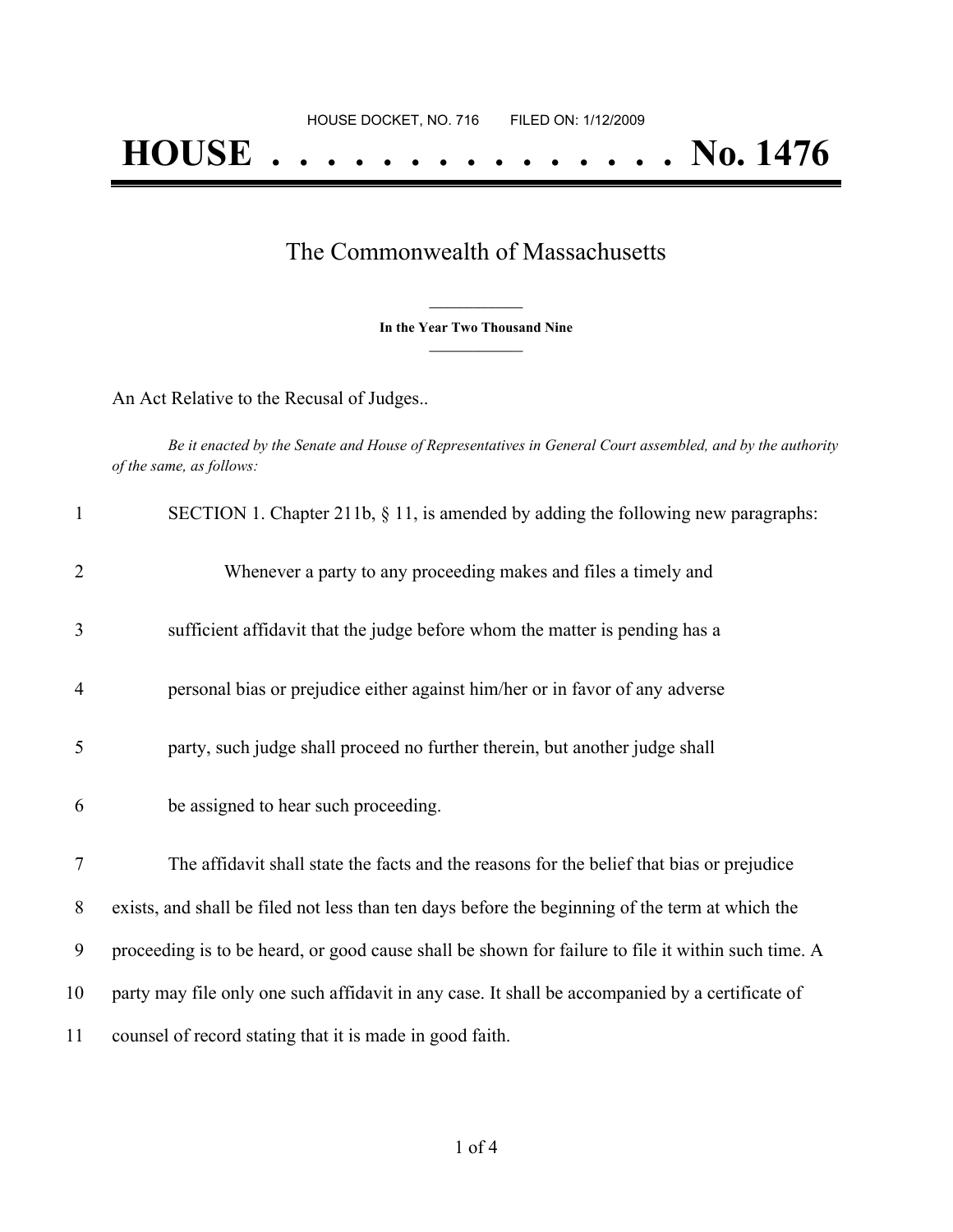| 12 | (a) Any justice, judge, or magistrate judge of the Commonwealth of<br>2.                          |
|----|---------------------------------------------------------------------------------------------------|
| 13 | Massachusetts shall disqualify himself/herself in any proceeding in which his/her impartiality    |
| 14 | might reasonably be questioned.                                                                   |
| 15 | (b) He/she shall also disqualify himself/herself in the following circumstances:                  |
| 16 | Where he/she has a personal bias or prejudice concerning a party, or personal knowledge           |
| 17 | of disputed evidentiary facts concerning the proceeding;                                          |
| 18 | Where in private practice he/she served as lawyer in the matter in controversy, or a              |
| 19 | lawyer with whom he/she previously practiced law served during such association as a lawyer       |
| 20 | concerning the matter, or the judge or such lawyer has been a material witness concerning it;     |
| 21 | Where he/she has served in governmental employment and in such capacity participated              |
| 22 | as counsel, adviser or material witness concerning the proceeding or expressed an opinion         |
| 23 | concerning the merits of the particular case in controversy;                                      |
| 24 | He knows that he, individually or as a fiduciary, or his spouse                                   |
| 25 | or minor child residing in his/her household, has a financial interest in the subject matter      |
| 26 | in controversy or in a party to the proceeding, or any other interest that could be substantially |
| 27 | affected by the outcome of the proceeding;                                                        |
| 28 | He/she or his/her spouse, or a person within the third degree of                                  |
| 29 | relationship to either of them, or the spouse of such a person:                                   |
| 30 | (i) Is a party to the proceeding, or an officer, director, or trustee of a party;                 |
| 31 | (ii) Is acting as a lawyer in the proceeding;                                                     |

of 4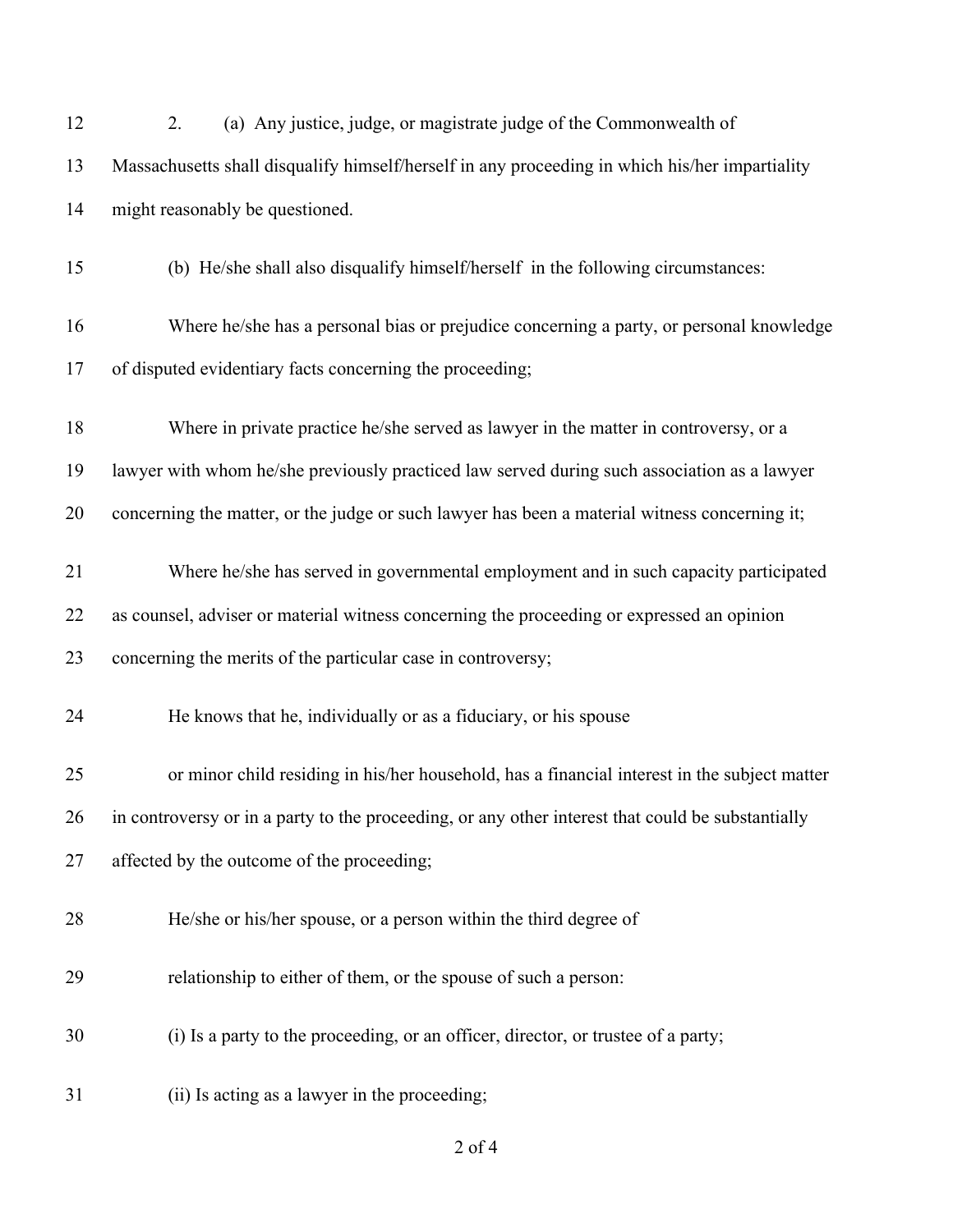| 32 | (iii) Is known by the judge to have an interest that could be                                  |
|----|------------------------------------------------------------------------------------------------|
| 33 | substantially affected by the outcome of the proceeding;                                       |
| 34 | (iv) Is to the judge's knowledge likely to be a material witness in the proceeding.            |
| 35 | A judge shall inform himself/herself about his/her personal and fiduciary financial            |
| 36 | interests, and make a reasonable effort to inform himself/herself about the personal financial |
| 37 | interests of his/her spouse and minor children residing in his/her household.                  |
| 38 | For the purposes of this section the following words or phrases shall have the meaning         |
| 39 | indicated:                                                                                     |
| 40 | (1) "proceeding" includes pretrial, trial, appellate review, or other                          |
| 41 | stages of litigation;                                                                          |
| 42 | (2) the degree of relationship is calculated according to the civil                            |
| 43 | law system;                                                                                    |
| 44 | (3) "fiduciary" includes such relationships as executor,                                       |
| 45 | administrator, trustee, and guardian;                                                          |
| 46 | (4) "financial interest" means ownership of a legal or equitable                               |
| 47 | interest, however small, or a relationship as director, adviser, or                            |
| 48 | other active participant in the affairs of a party, except that:                               |